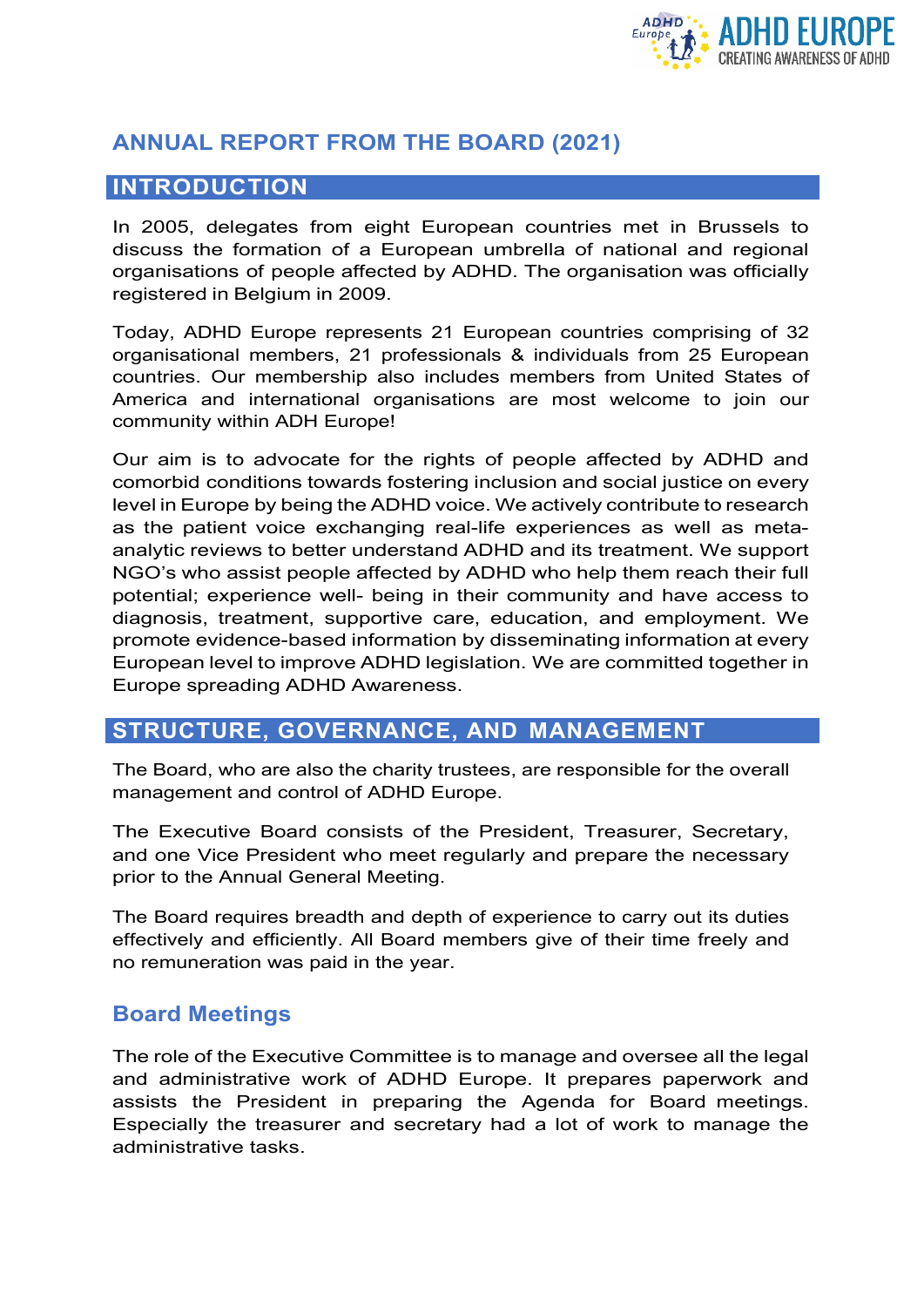Although the Board is only required to meet four times in the year, the Board functions as an administrative body while there is no funding for any paid staff. This means the workload is spread across the Board.

In 2021 there were over 20 board meetings held online. Some of the meetings were just the Executive Committee, but most were with the full Board. Board members are very committed to their roles and have all put in many hours of their time over and above what is expected of them. Fortunately, we managed to meet in person in September  $17<sup>th</sup>$  to 21th in Rotterdam, Netherlands.

### **The Board in 2021**

**President** Dr. Myriam Bea (Elected June 2020)

#### **Vice Presidents**

Hans van de Velde (Elected April 2021) Andrea Bilbow (Elected June 2020)

#### **Secretary**

Christina Georgiadou (Elected June 2020)

**Treasurer** Chantel Fouche (Reelected April 2021)

#### **Ordinary Board Members**

Nina Hovén-Korpela (Elected April 2021) Carola Stivala (Relected April 2021) Viljo VIlding (Elected April 2021) Hrannar Björn Arnarsson (Elected June 2020)

### **Professional Board**

Our professional advisory board exists to bring the perspective of professionals who work with ADHD to ADHD Europe and assist our Board where scientific knowledge is required.

#### **The Professional Board in 2021**

Prof Sandra Kooij Prof Philip Asherson Dr Dr Anthony Ramos Prof Barbara Franke Prof Tobias Banaschewski MDPhD Dr Susan Young Dr Kate Carr-Fanning

You can find out more about our board members at <https://adhdeurope.eu/about/meet-the-board/>

and about our professional advisory board members at <https://adhdeurope.eu/about/professional-advisory-board/>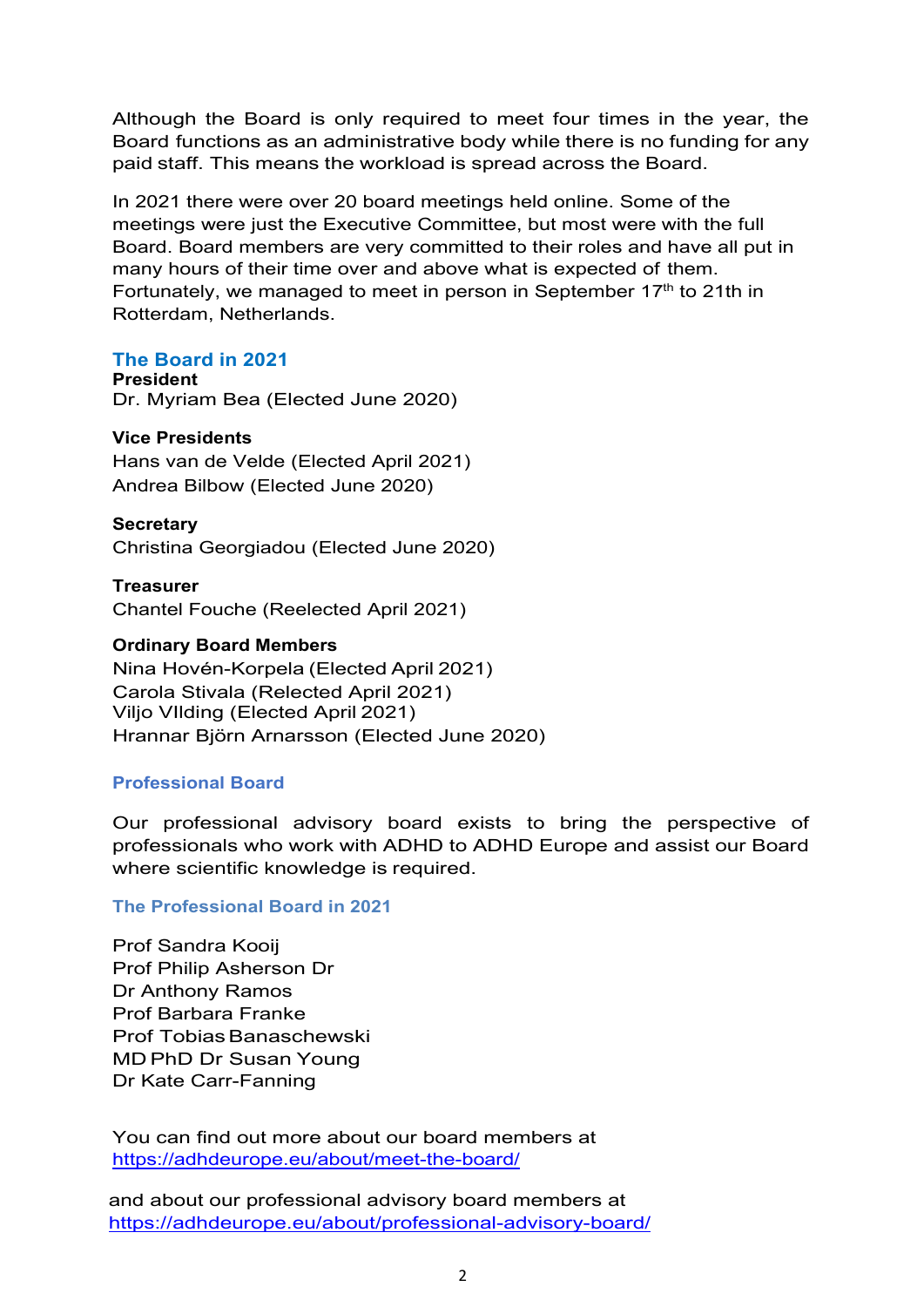# **REVIEW OF ACTIVITIES AND ACHIEVEMENTS**

The Board created subcommittees to look at different aspects of the organisation. We used the different strengths of our Board members to focus on different sections of our workplan.

## **Good Governance / Statutes Committee**

#### **Lead: Myriam Bea**

**Supported by Viljo Wilding, Stephanie Clark, Joanne Norris, Chantel Fouche, Christina Georgiadou and other members**

With regards to statutes, ADHD Europe shall be conforming with the new Belgium law for non-profits organisations called the Companies and Associations (CAC). Therefore, we started to look into our statutes to amend as necessary to be compliant to the new law.

Members were invited to join this subgroup to discuss changes in the statutes that would help the development of ADHD Europe. The subgroup started their work after the AGM in 2021, looking at other changes that would be helpful for the development of ADHD Europe. We met several times and proposed a first draft to the board which was discussed. These amendments were sent to our member organisations and we invited them again to join the statutes working group. All member organisations were requested to provide input at two virtual meetings. Members who attended discussed finalizing the draft which took place in November and December. This draft has been sent to a lawyer for review.

The Board follows the Policy Handbook for Volunteers who join our board and use our IT systems.

# **Broadcasting ADHD Europe Committee**

### **Lead: Hans van de Velde & Viljo Wilding**

Members: Beatrice Blackett, Nina Hovén-Korpela, Andrea Bilbow, Chantel Fouche

The webinars are organised by Hans van de Velde who is the host and interviews speakers. Viljo Wilding takes care of the technical formalities during the broadcasting. The webinars-branding "Broadcasting ADHD Europe' works excellently. During 2021 there were 13 webinars on our YouTube channel (± 25.000 views)

<https://www.youtube.com/c/BroadcastingADHDEurope/videos>

Our efforts are much appreciated by our members, people with ADHD, general public and experts in the field of ADHD including scientists. During ADHD-awareness month we even had a webinar every week.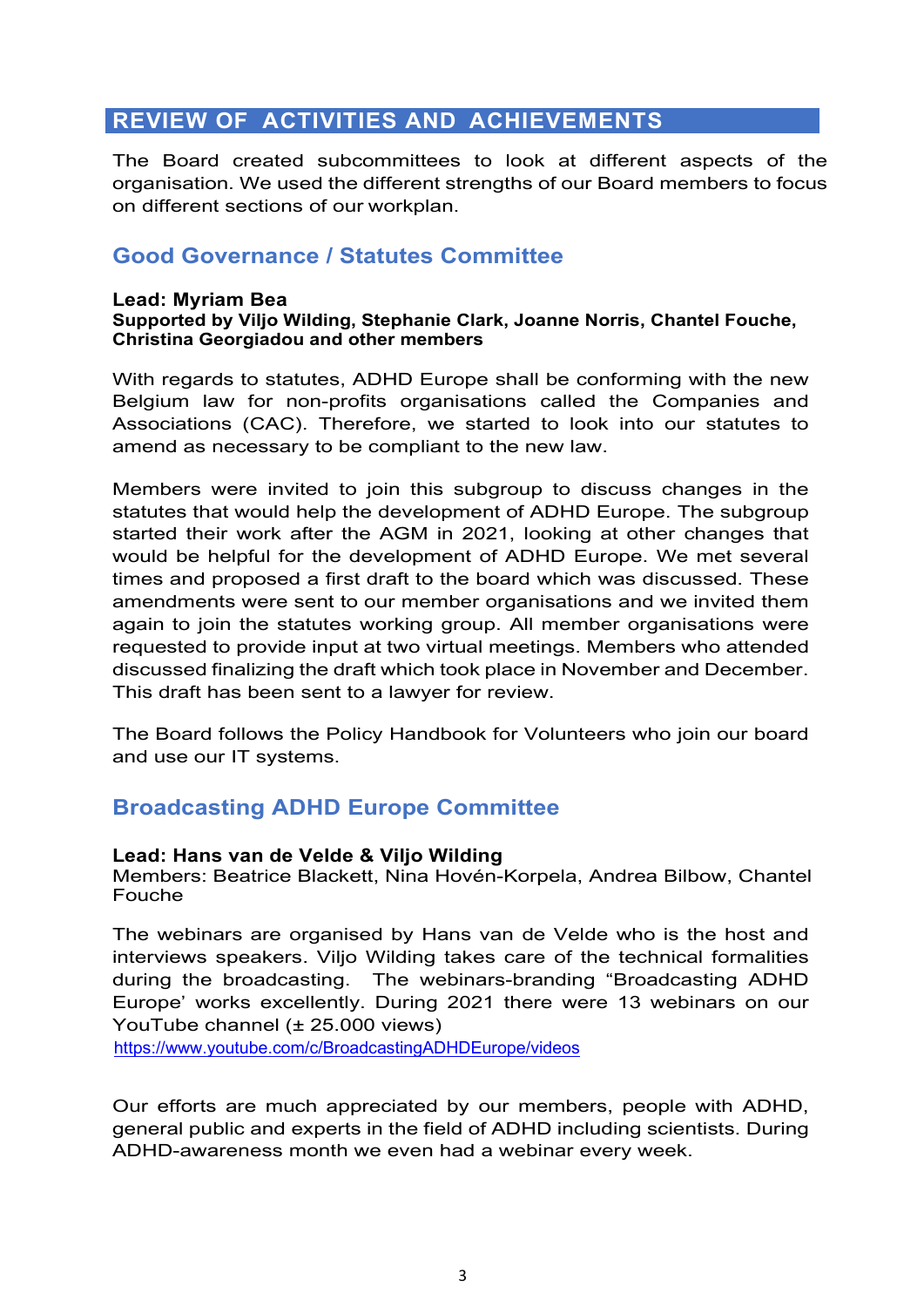# **Surveys and Research Committee**

### **Lead: Carola Stivala**

Members: Rob Pereira, Lia Stampoltzis, Stephanie Clark, Joanne Norris, Hans van de Velde, Chantel Fouche, Myriam Bea and Christina Georgiadou.

Produced materials:

- Library of Scientific Research information (links) about ADHD (reviewed by professional board) for on the website ("living document")
- Member Organisation Survey (webinar interview style Hans and Carola 2022/ 23)
- "ADHD & Education" Survey (researcher wanted!)

Working on:

- updated article about ADHD & Driving (Stephanie Clark & Joanne Norris) - database of European educational resources about ADHD (in different languages) for website
- list of ADHD topics to suggest to researchers / for projects
- list of EU organisations involved with ADHD (for our CRM database)
- list of European researchers and projects specializing in ADHD (for our CRM database)
- Collaboration with Organisers of "ADHD DAY" 15 Oct. 2022 Leiden

Volunteers welcome!

# **Social Media & Communications Committee**

### **Lead: Nina Hovén-Korpela**

#### **Supported by Viljo Wilding, Andrea Bilbow, Hrannar Arnasson, Christina Georgiadou, Chantel Fouche and other members**

The role of the social media committee is to communicate the work we are doing to create awareness and advocate on European level with collaborative partnerships in various projects. We would like to share your activities too on social media. Please tag us, or contact us, so that we can reshare your information and activities on social media. Our goals including spreading evidenced based information, breaking myths with facts, reducing stigma and discrimination for people living with ADHD. We are on the pathway to do this with our members and global community!

#### **Website [www.adhdeurope.eu](http://www.adhdeurope.eu/)**

Updates on our website are ongoing with discussions within our various subgroups. We invite members to submit content for us to feature on the website or send us your ideas to [communications-committee@adhdeurope.eu](mailto:communications-committee@adhdeurope.eu)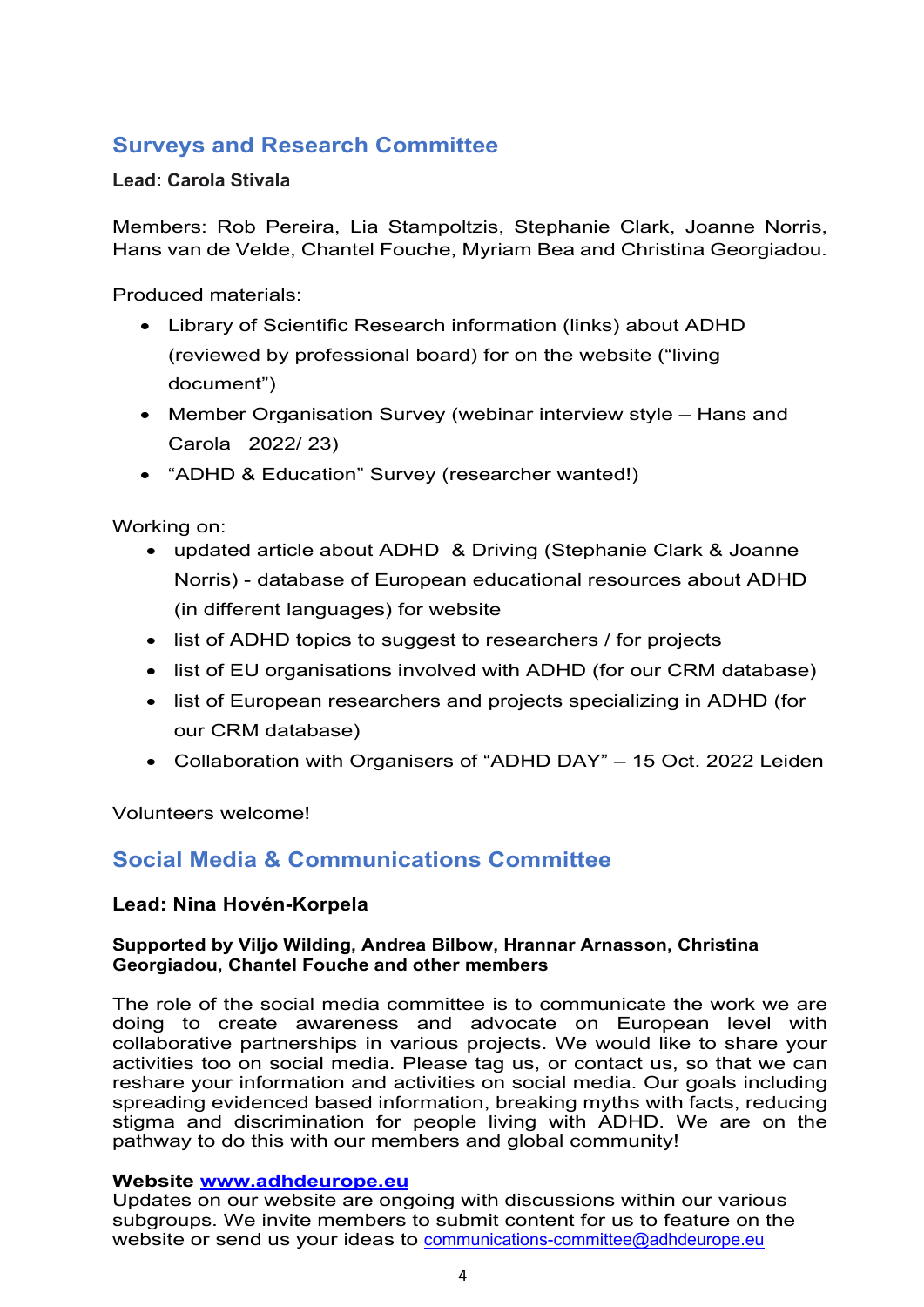#### **Twitter**

As of February 2022 our [twitter](https://twitter.com/ADHD_Europe) account has 3,985 followers.

#### **Facebook**

We maintain our two Facebook groups and public Facebook page.

Our [Facebook page](https://www.facebook.com/adhdeurope) has 4,070 followers as of February 2022. Our private Member Organisations' Facebook group has 116 members, and our public Facebook page which anyone can join has 5,200 members from all around the world.

#### **Newsletter**

During 2021, we issued various newsletters after our AGM, before webinars, October Awareness Month information and sent holiday season greetings over the festive period in December.

## **Coaching Committee**

#### **Lead: Hans van de Velde & Carola Stivala**

Group members are: Beverley Nolker, Linda Fox, Marie Enback, Agnes Hajdu, Monica Conversaro, Beverley Sinton, Trish Nymark, Sigrún Jónsdóttir, Alison Clink Zerouk, Ute Kögler, Christina Sarantopoulou, Joanne Norris, Alexia Hetzel, Harriet Andriessen

One of the important subjects was: What ís ADHD-coaching? What should it be and what standards would we want? We exchanged experiences about coaching methods.

Furthermore, we explored resources for funding of coaching courses. We have been digging into the so called Erasmus+ EU funding. This inspired us also to make a start with looking into the possibilities of funding of a so called strategic parentship of our members with for instance scientific institutes to work on innovation. Version 2 of the Practical Guide for finding a coach for your ADHD came online. [Click here for the PDF with the guide](https://adhdeurope.eu/wp-content/uploads/2020/08/Practical-Guide-finding-coach-for-your-ADHD-v29June20-.pdf) 

The new subjects for discussion are:

- Developing vision on Multidisciplinary treatment including coaching.
- How can ADHD-Europe stimulate more professional adequate coaches in Europe?

## **ADHD Awareness Month Committee**

#### **Lead: Nina Hovén-Korpela Supported by Chantel Fouche**

The ADHD Awareness committee, represented ADHD Europe and our members as a partner with the global coalition by preparing resources online for the annual ADHD Awareness Month campaign.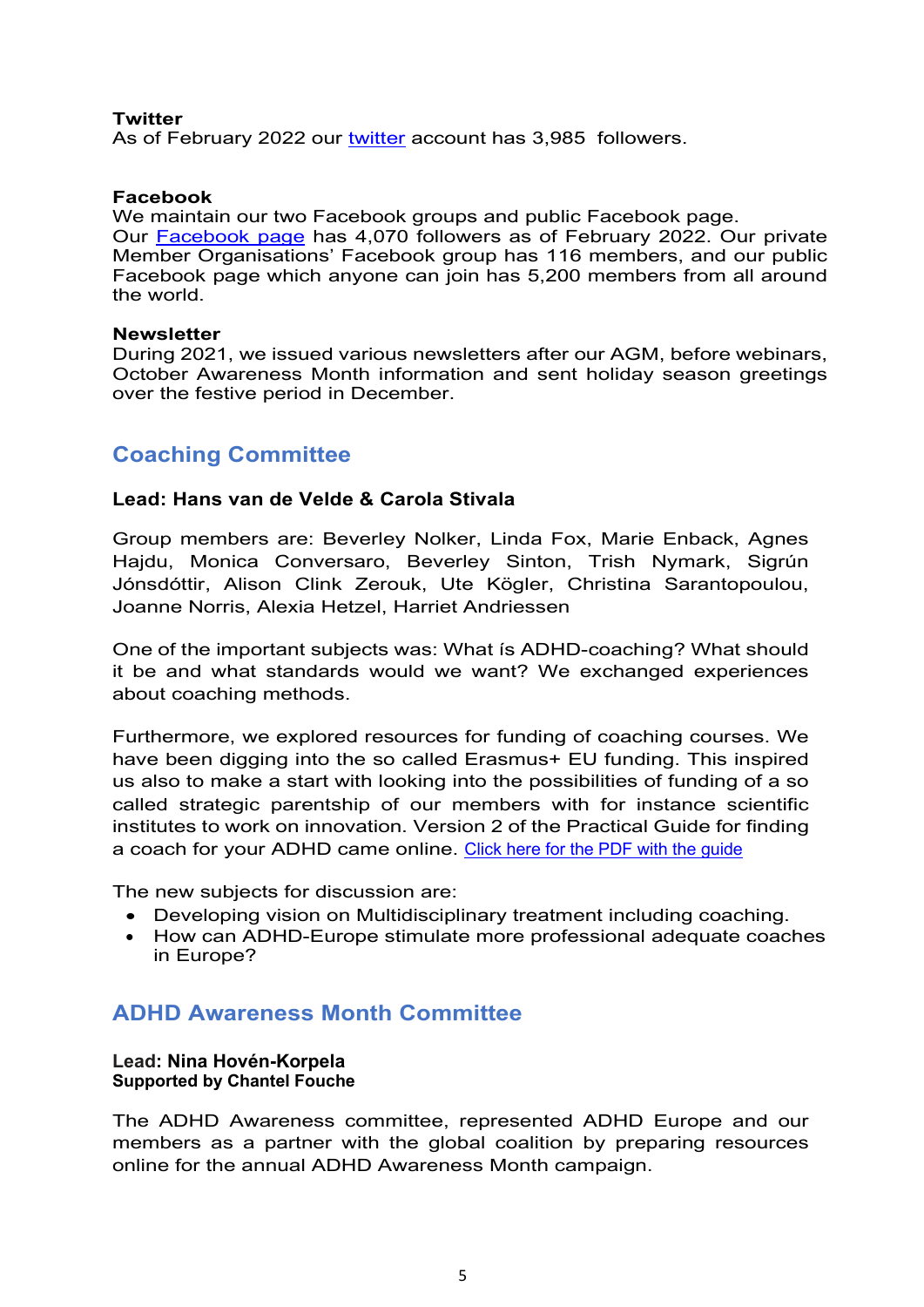Videos from experts and professionals were released on the webpage such as Melissa Orlov, Prof. Samuele Cortese, Dulce Torres, Dr. Thomas Brown, and Dr. Faye Dixon on a diverse range of topics, including relationships, treatment plans, parenting, co-occurring conditions, and diagnosis in children and adults.

You can get the latest information on the ADHD Awareness Month website <https://www.adhdawarenessmonth.org/> and you can sign up for their mailing list to get more information.

# **ADHD Day - 15 October 2022 Leiden "Fantasy"**

#### **Lead: Hans van de Velde, Myriam Bea and Rob Pereira**

Hans van de Velde and Myriam Bea for ADHD Europe & Rob Pereira on behalf of Impuls & Woortblind (NL) plus board members and members from the Netherland organization are busy organizing this event.

We succeeded in claiming our own day in this European City of Science year in Leiden.

In 2021, preparations began. We started with making a program for this grand event, finding young potentials who want to e.g. do their study thesis for our event, and we already have some top-speakers.

# **ADHD and Women Committee**

#### **Lead: Chantel Fouche**

**Supported by various organisational, professional and individual members**

We have so much information to report about the ADHD Women Project which has gone international!

Dating back to 2020, our member organisations [\(ADHD, ASC & LD](https://www.adhd-edu.be/Web/)  [Belgium AISBL](https://www.adhd-edu.be/Web/) and [ADHS Deutschland e.V.\)](https://www.adhs-deutschland.de/Home.aspx) joined forces under the EFNA #brainlifegoals funding grant. A website was built [www.adhd](http://www.adhd-women.eu/)[women.eu](http://www.adhd-women.eu/) in [English](https://adhd-women.eu/resources/personal-stories/) and German, which to-date has over 15k views of which 3k views were in October 2021 during ADHD Awareness month.

Campaign activities continue on the webpage with **[personal stories](https://adhd-women.eu/resources/personal-stories/)**. Raising awareness on social media which has grown exponentially with followers from [Facebook](https://www.facebook.com/ADHDWomen2020) (11k), [Twitter](https://twitter.com/WomenAdhd) (1.6k), [Instagram](https://www.instagram.com/adhdwomen2020/) (4k) and [Linkedin.](https://www.linkedin.com/groups/9031488/) In May 2021, to continue making a difference in the lives of women with/without ADHD, Joanne Norris, Ed.D. (Honorary member), and Donnalea Barber (professional member) offered to facilitate 'Knowing Me! Knowing You (KMKY) [Peer to Peer support groups](https://adhd-women.eu/support-guidelines/support-groups/). These meetings are attended by women around the world. Since June 2021 monthly newsletters are sent to over 900 subscribers.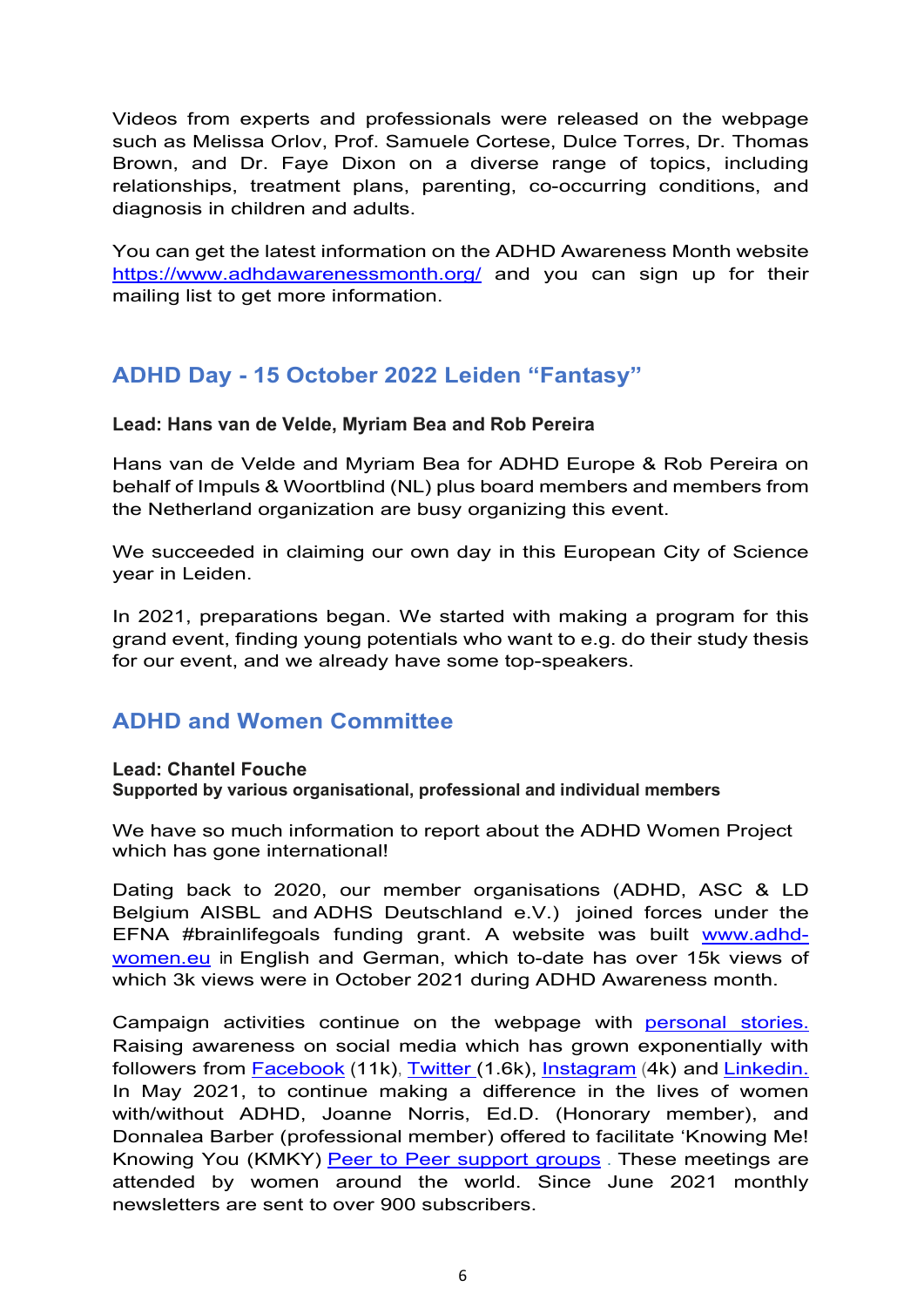In addition, ADHD Europe were thrilled to start the ADHD Women subcommittee group in 2021 to continue our efforts across Europe with our members, to share ideas, knowledge and experiences. We will be rolling out different languages on the website with volunteers who are able to translate so that women have a place to go to get reliable information. During October Awareness Month our members formed working groups to shine a light on ADHD Women.

Numerous webinars have been broadcasted including 'Women, ADHD and Hormones', 'ADHD & Sleep' plus the exciting news about new research survey looking into insights on 'Health of women with ADHD, incl. hormones and cardiac health' which will be released shortly by Prof. Sandra Kooij (professional advisory member) and Dr. Dora Wynchank (professional member). [Read more…](https://adhd-women.eu/videos-for-women/)

Our efforts for best practices and advocacy has taken the project to new heights in 2021. The [ADHD Care Project](http://adhdcare.eu/) in partnership with the Serbian and Belgium Brain Councils invited us twice to be speakers. Chantel Fouche flew to Thessaloniki, Greece in July and invited again to join their online conference streamed from Cyprus in September. 'Let's talk ADHD' from Hong Kong also contacted us to raise ADHD awareness for the Chinese communities by speaking at their conference.

On 19 October, our best practices where showcased during a five minute presentation at the 'Annual MEP Interest Group Brain Mind Pain Meeting' engaging with policymakers & high-level stakeholders for more decisionmaking for women with the support of MEP Frances Fitzgerald (Ireland, EPP Political Group). You can see this short presentation on [Youtube](https://eur01.safelinks.protection.outlook.com/?url=https%3A%2F%2Fwww.youtube.com%2Fwatch%3Fv%3DUCzDDLKoHKc&data=04%7C01%7Cangela.palomares%40efic.org%7C03ec3c5d39994ad6d23b08d9e5632403%7C8d532306f5894278917d36506305078d%7C1%7C1%7C637793036245006339%7CUnknown%7CTWFpbGZsb3d8eyJWIjoiMC4wLjAwMDAiLCJQIjoiV2luMzIiLCJBTiI6Ik1haWwiLCJXVCI6Mn0%3D%7C3000&sdata=1qDWjkJTIzzkVWwxhtk6p%2FwKUF13RcV2yAUO%2FPG276Q%3D&reserved=0) (fastforward to 2h14**,** MEP Frizgerald at 2h08). We informed participants about the lack of education, funding and understanding about ADHD. This opened up more communication channels with neurological patient organisations and stakeholders to engage more with us to collaborate or disseminate our efforts to amplify our ADHD voices in 2022.

### **ADHD & LGBTIQA+ Committee**

#### **Lead: Viljo Wilding & Hans van de Velde**

We have started preparations to form a new committee on ADHD & diverse sexual orientations and gender identities, short: ADHD & LGBTIQA+. Volunteers welcome!

## **Neurodiversity**

### **Lead: Myriam Bea**

Group participants are Joanne Norris, Johannes Streif, Marko Ferek, Isabel Rubio and Hans van de Velde. This year due to lack of time there is no progress. Work to be continued and more volunteers welcome to join these discussions.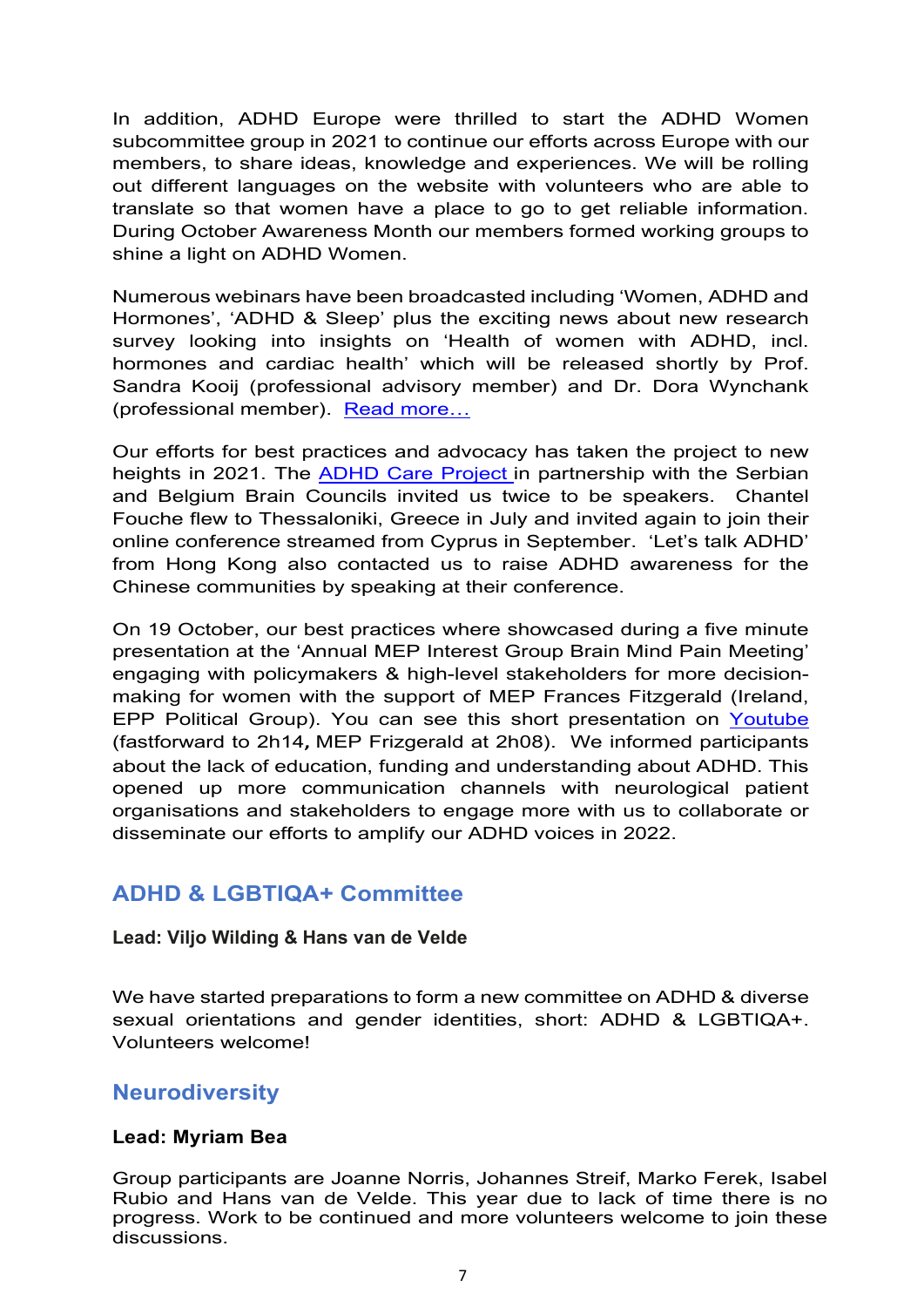# **Aims and Objectives Committee**

### **Lead: Myriam Bea Supported by the whole board**

This committee pretty much dissolved in monthly board meetings and board members continue taking various actions. Due to Covid restrictions ideas and plans couldn't be implemented. Work is ongoing and we will keep you posted.

## **PARTICIPATION, REPRESENTATION, AND ENGAGEMENT**

2021 has been challenging for all due to the Covid epidemic. Where possible the members of the board have been for the ADHD voice bycollaborating, sharing and networking with our European Network. Being an ambassador for ADHD Europe is a great privilege and our board members are grateful for the opportunities they have to attend events and promote ADHD Europe's work.

The 8th World Congress on ADHD was held during 6-9<sup>th</sup> May 2021. Carola Stivala represented ADHD Europe in an online-symposium '**ADHD -The Patient's Perspective'** presenting **'Diagnosis & Treatment of ADHD in Europe, Survey 2020'** that our member organisations contributed to.

We have been attending numerous European online-meetings with stakeholders (policymakers, WHO representatives, national brain councils, neurological patient organisations etc.) to raise more awareness of ADHD and have our voices heard together.

### **European Federation of Neurological Associations (EFNA)**

EFNA offer much value to us with their advocacy workshops, [online training](https://www.efna.net/elearning/)  [modules](https://www.efna.net/elearning/) and well co-ordinated events with collaborators such as European Brain Council (EBC), European Academy of Neurology (EAN), OneNeurology, FENS (Federation of European Neuroscience Associations) and European Brain Research Area **(**EBRA)

ADHD Europe support the [Book of Evidence](http://www.brainmindpain.eu/wp-content/uploads/2019/04/BMP-Book-of-Evidence-%E2%80%93-2019-2024-web.pdf) Mandate 2019-2024 which is very much applicable to the advocacy work we do as an initiative of EFNA with the Brain, Mind, Pain MEP Interest Group. The three themes are

- [Eradicating Stigma, Isolation and Discrimination,](http://www.brainmindpain.eu/wp-content/uploads/2020/12/Appendix-1-Eradicate-Stigma-Isolation-and-Discrimination-v03.pdf) our participation reaches back to 2019 presenting at the World Brain Day event.

- [Access to Diagnosis and Support,](http://www.brainmindpain.eu/wp-content/uploads/2020/12/Appendix-2-Access-to-Treatment-Services-and-Support-v03.pdf) we have been attending various focus group meetings with regards to the Pathways to Care, discussion the challenges before and after a diagnosis for all people living with ADHD.

- [Patient Empowerment for Increased Involvement and Engagement,](http://www.brainmindpain.eu/wp-content/uploads/2020/12/Appendix-3-Patient-Empowerment-for-Increased-Involvement-and-Engagement-v02.pdf) through the ADHD Women Project, we have been advocating to high level stakeholders and policymakers about ADHD, including raising awareness to empower those living with ADHD.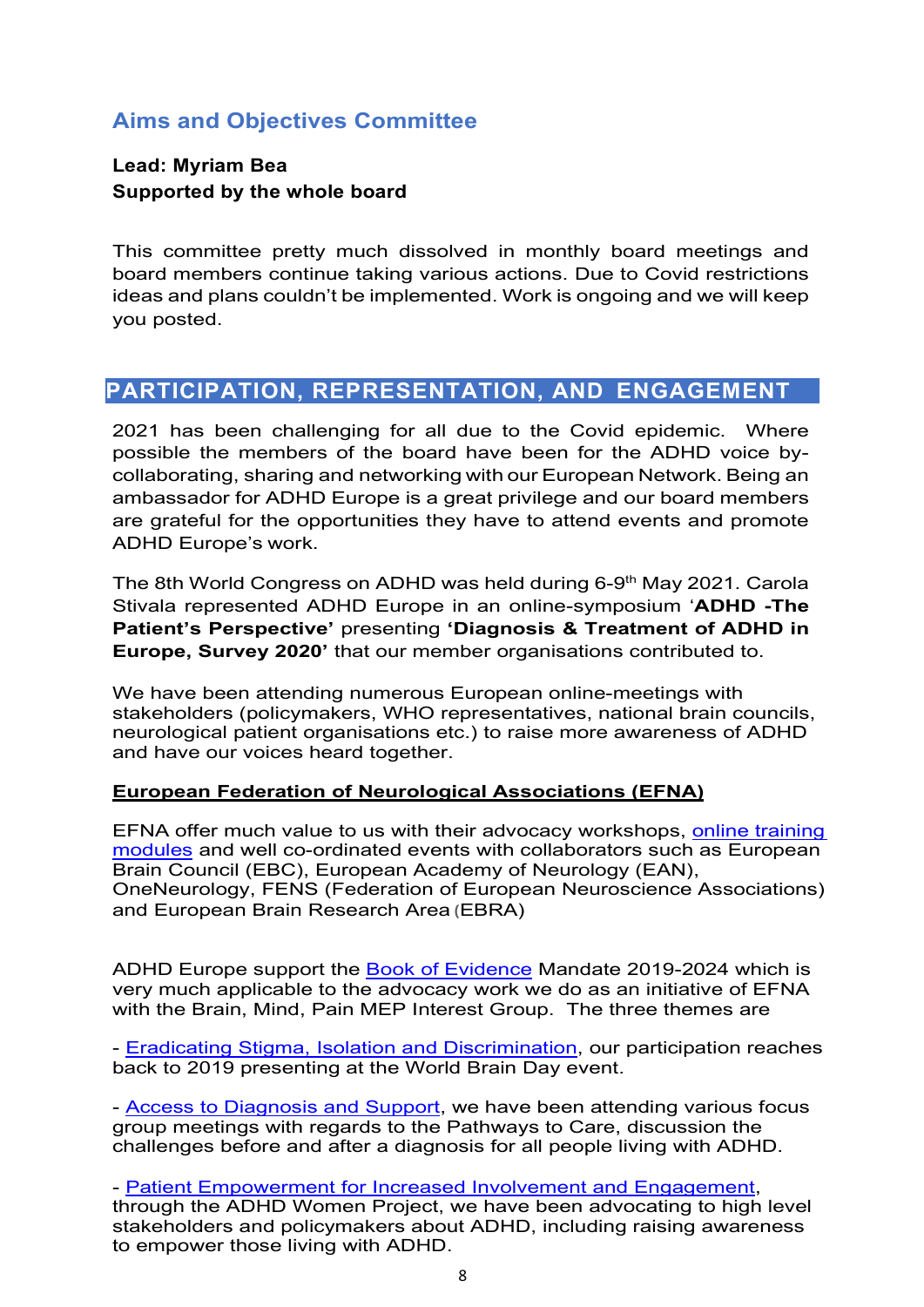### **Gamian Europe**

In 2021, ADHD Europe and many of our members have supported and endorsed the MEP Alliance for Mental Health, coordinated by GAMIAN-Europe to continue efforts in campaigning for a European Year for Mental Health during 2022. A [statement,](https://www.gamian.eu/wp-content/uploads/statement-EuropeanYearforMentalHealth.pdf) has been prepared and sent to the European Commission, signed by over a 100 supporting organisations/individuals and MEPs. This has also been sent to all MEPs to garner EP-wide support, signed by all supporting organisations and MEPs.

### **Mental Health Europe**

ADHD Europe were invited in 2021 to voice our opinion's in various MHE's membership strategy meetings whereby we proposed the following capacity building activities to be involved in during 2022

- Mental Health and Wellbeing in the Workplace
- Effective digital approaches and tools for Mental health
- Mental health-related stigma and discrimination

### **March 2021**

23rd Gamian-Europe '**Campaigning for a designated European Year for Mental Health'.**

## **April 2021**

19th EFNA 'Annual General Meeting'

20th EBC Council's virtual roundtable **'Brain Health in Europe: Fostering Innovation, Improving Outcomes'**. [\(report\)](https://www.braincouncil.eu/ebc-holds-policy-roundtable-on-brain-health-in-europe-fostering-innovation-improving-outcomes/)

27th EBC 'Fast-tracking brain innovation in times of COVID-19' **Viljo Wilding represented us by providing the ADHD perspective during Covid** [\(video\)](https://www.braininnovationdays.eu/fast-tracking-brain-innovation/)

## **May 2021**

7th – 8th MHE 'Annual General Meeting & Workshop' [\(more info\)](https://www.mhe-sme.org/newsroom/news/)

## **June 2021**

9th Gamian-Europe Annual General Meeting

15th Brain, Mind, Pain '**Achieving health equity after the Covid-19** 

**pandemic**' [\(report\)](http://www.brainmindpain.eu/june2021/)

21st MHE '**Strategic Planning Workshop for 2022-2025**'

24<sup>th</sup> MHE Network Meeting

#### 29th EFNA, One Neurology **'Global Advocacy Workshop'** [\(video\)](https://oneneurology.net/global-advocacy-workshop/)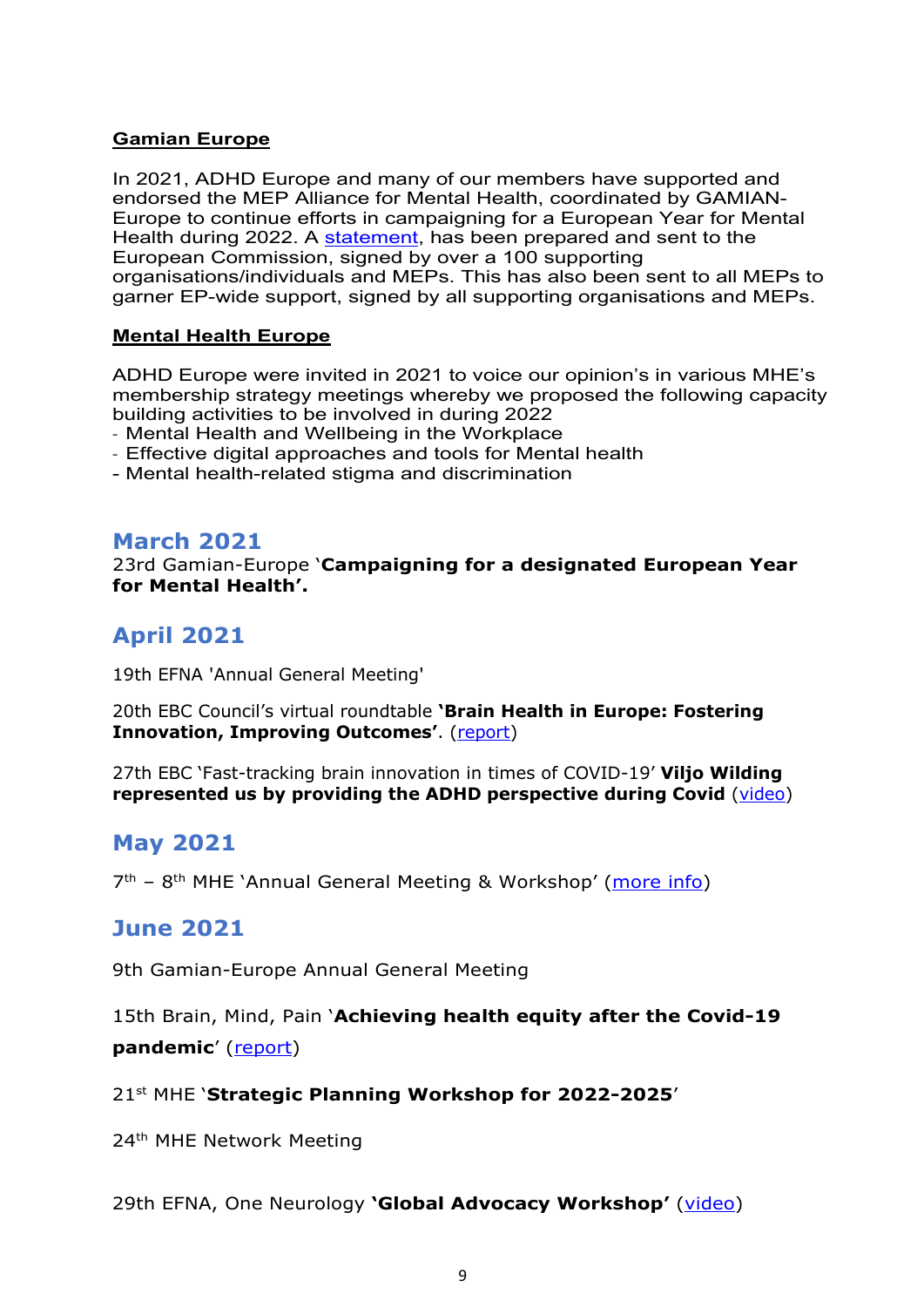# **October 2021**

12th – 13th EBC '**Brain Innovation Days'** held in Belgium [\(report\)](https://www.braininnovationdays.eu/)

14<sup>th</sup> MHE Strategy Capacity Building Workshop

# **November 2021**

**3rd EFNA 'Personalised Healthcare - The Future of Neurological Care'** introducing the concept of personalised healthcare/precision medicine in neurology. Dr Maria Teresa Ferretti, CSO at Women's Brain Project gave an introductory presentation while leading experts shared their views during the panel discussion. A recording of the event is available to view **[here](https://efna.us5.list-manage.com/track/click?u=7e60dc003c8cb079eeb6154ab&id=de992f5a23&e=dff0208f24)**.

19th Brain, Mind, Pain (MEP Interest Group) **'Turning principles into action: Best practice in reducing health inequalities'** exploring best practices in reducing health inequalities for those living with neurological disorders and chronic pain conditions and showcased examples of [best](http://www.brainmindpain.eu/bestpractices2021/)  [practice](http://www.brainmindpain.eu/bestpractices2021/) from the areas of neurology and pain. A recording of the event is available to view [here.](https://efna.cplus.live/event/turning-principles-into-action)

### **\*\* The ADHD Women Project were invited to present at this Annual Meeting to share best practices!**

# **December 2021**

10th EBC, FENS, EBRA **'The Importance of coordination and collaboration in brain research'** A recording of the event is available to view [here.](https://www.youtube.com/watch?v=eEVQyJoMwAE)

15<sup>th</sup> - EFNA 'Annual Partners Meeting'

17th - OneNeurology EU Summit **'Time to make Neurology a Public Health Priority in Europe'** [\(video\)](https://oneneurology.net/eu-summit/)

# **RESEARCH PROJECT PARTNERSHIPS**

### **TIMESPAN Project** [www.timespan.eu](http://www.timespan.eu/)

On behalf of ADHD Europe Hans van de Velde & Myriam Bea and Andrea Bilbow on behalf of ADDISS participated in several meetings. This project is about: Cardiometabolic diseases (obesity, Diabetes Type2, cardiovascular diseases) & ADHD; and treatment discontinuity in adult ADHD.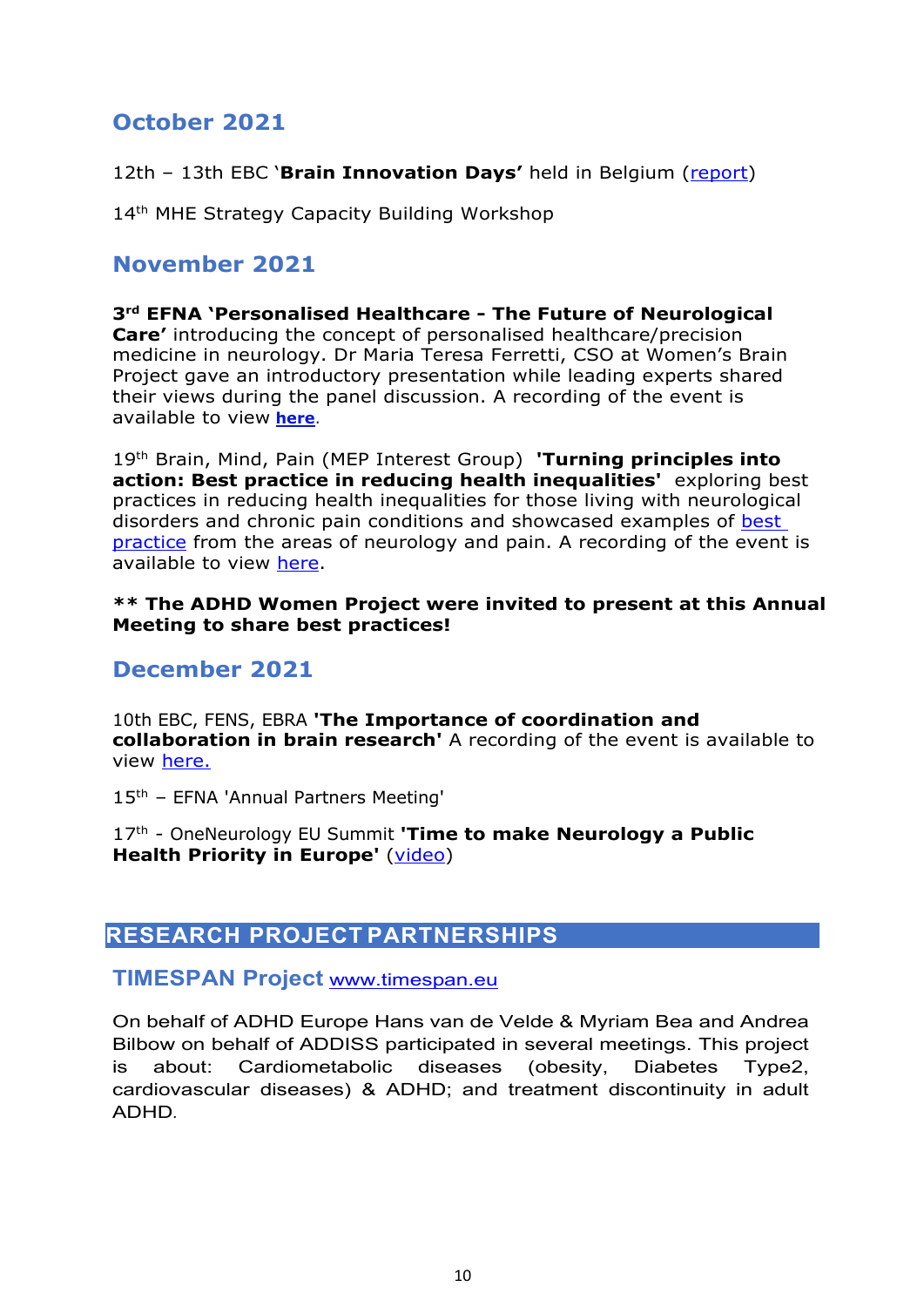# **CANDY Project [\(www.candy-project.eu\)](http://www.candy-project.eu/)**

The European funded research project CANDY investigates the biological links between these neurodevelopmental disorders and co-occurring somatic illnesses and how treatment and monitoring of affected patients can be improved. The project started on 1st of January 2020 and is coordinated by Radboud University (Medical Centre) in Nijmegen, Netherlands, Hans van de Velde represents ADHD Europe and Andrea Bilbow ADDISS.

# **The Eat2BeNice Project [\(https://newbrainnutrition.com\)](https://newbrainnutrition.com/)**

Studying the effects of nutrition and lifestyle on impulsive, compulsive, and externalizing behaviours).

# **FUTURE PLANS & TAKING ADHD EUROPE TO THE NEXT LEVEL**

The Board intends to continue their current strategies of building a strong organization and membership that has a voice for people with ADHD. This is done by listening to its members and wherever possible financially or otherwise act on their suggestions.

The Board continues it's efforts within our membership to build a stronger infrastructure, better communication tools, promoting and increasing membership, active involvement in projects and events. We would like to thank our active members who participate in our different subcommittee groups and hope to encourage more participation from members.